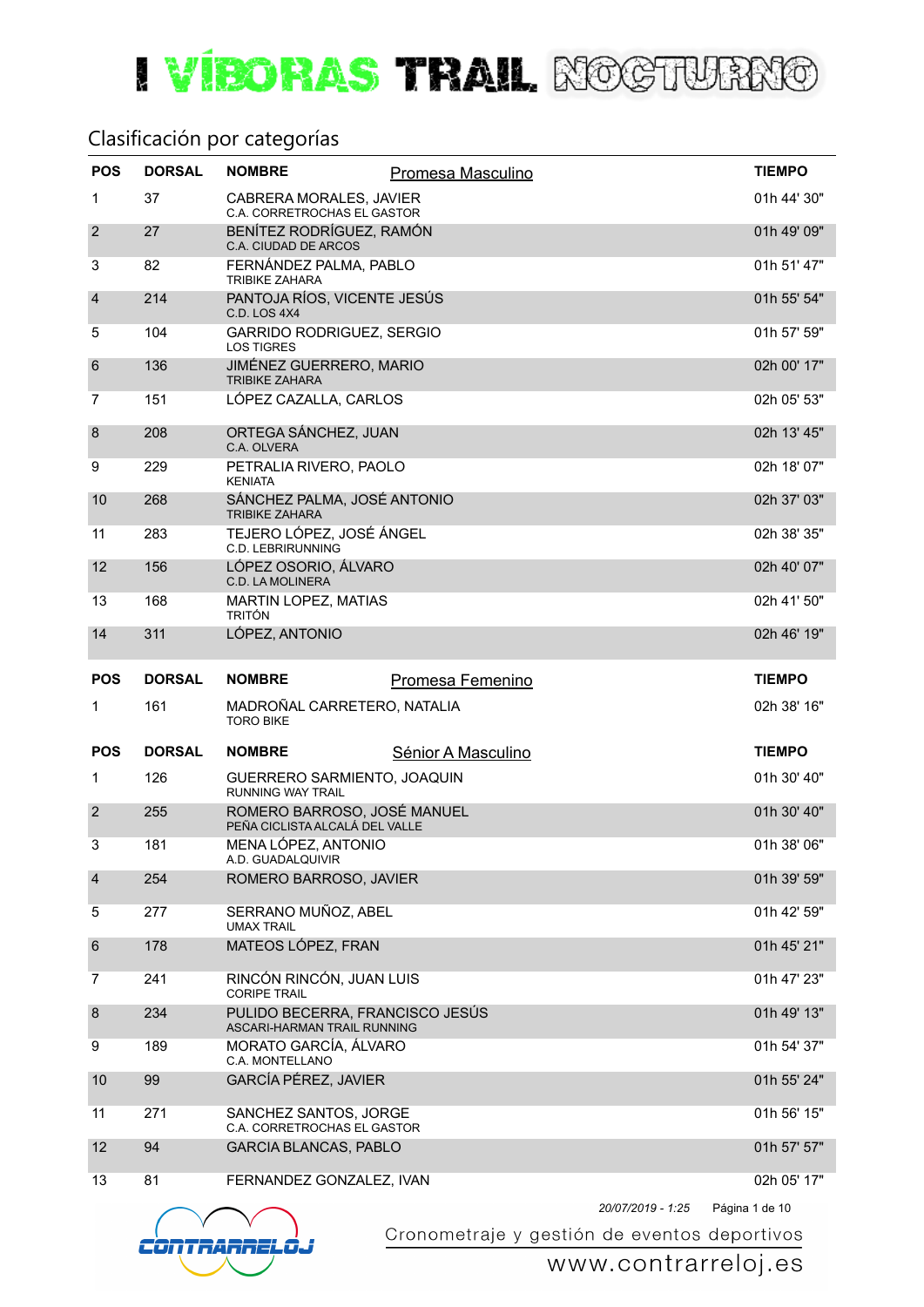#### Clasificación por categorías

| <b>POS</b>     | <b>DORSAL</b> | <b>NOMBRE</b>                                                        | Sénior A Masculino |                   | <b>TIEMPO</b>  |
|----------------|---------------|----------------------------------------------------------------------|--------------------|-------------------|----------------|
| 14             | 93            | GARCÍA BENÍTEZ, ABRAHAM<br>C.D. MANTEKA                              |                    |                   | 02h 05' 51"    |
| 15             | 222           | <b>GARCÍA GAMERO, SERGIO</b><br>ASCARI-HARMAN TRAIL RUNNING          |                    |                   | 02h 07' 31"    |
| 16             | 106           | <b>GAVILÁN SOUTO, JAIME</b><br>C.D. MANTEKA                          |                    |                   | 02h 07' 31"    |
| 17             | 49            | CARRERA SÁNCHEZ, DAVID<br><b>C.D. TRAILRUNNER STORE</b>              |                    |                   | 02h 09' 34"    |
| 18             | 305           | VILLALALAR DAZA, JORGE<br>A.D. GUADALQUIVIR                          |                    |                   | 02h 10' 39"    |
| 19             | 115           | GOMEZ MENGUAL, JOSE MANUEL<br><b>C.D. MTB LA UNION</b>               |                    |                   | 02h 11' 05"    |
| 20             | 31            | BERNAL LUNA, JUAN<br><b>MOGOTEBIKE</b>                               |                    |                   | 02h 15' 35"    |
| 21             | 308           | VILLORIA ACOSTA, ADRIÁN<br>C.D. TRIDOÑANA                            |                    |                   | 02h 15' 40"    |
| 22             | 169           | MARTINEZ FONCUBIERTA, ANTONIO JESUS<br><b>C.D. TRAILRUNNER STORE</b> |                    |                   | 02h 19' 46"    |
| 23             | 293           | VALDERRAMA COLORADO, ANTONIO<br><b>C.A. MONTELLANO</b>               |                    |                   | 02h 23' 01"    |
| 24             | 80            | FERNANDEZ BLANCO, PABLO<br>C.A. EN VILLAMARTÍN TE ESPERO             |                    |                   | 02h 25' 01"    |
| 25             | 113           | <b>GOMEZ GIL, DARIO</b><br>C.A. EN VILLAMARTÍN TE ESPERO             |                    |                   | 02h 28' 44"    |
| 26             | 72            | DE LA FLOR GARCÍA, FRANCISCO JAVIER                                  |                    |                   | 02h 28' 45"    |
| 27             | 299           | VAZQUEZ BELLIDO, JUAN ELOY                                           |                    |                   | 02h 29' 32"    |
| 28             | 135           | JIMÉNEZ GARCÍA, ALFONSO<br><b>C.D. LEBRIRUNNING</b>                  |                    |                   | 02h 35' 31"    |
| 29             | 86            | FORNELL QUESADA, JONATAN<br>C.A. CORRETROCHAS EL GASTOR              |                    |                   | 02h 35' 47"    |
| 30             | 6             | AGUILERA FERNANDEZ, JUAN J<br>ASCARI-HARMAN TRAIL RUNNING            |                    |                   | 02h 40' 49"    |
| 31             | 61            | CÍES, JESÚS                                                          |                    |                   | 02h 43' 41"    |
| 32             | 187           | MORALES SERRANO, JOSE LUIS                                           |                    |                   | 02h 48' 35"    |
| 33             | 290           | TRUJILLO ESCALERA, ANDRÉS<br><b>AMATE RUNNERS</b>                    |                    |                   | 03h 01' 39"    |
| 34             | 87            | <b>GAGO PERUJO, ALBERTO</b><br>ASCARI-HARMAN TRAIL RUNNING           |                    |                   | 03h 01' 40"    |
| 35             | 77            | ESCAMILLA PEREZ, ALBERTO<br>ADRI LUQUE SEGUNDON                      |                    |                   | 03h 03' 11"    |
| 36             | 62            | COBACHO CARBONERO, RAFAEL<br><b>TREPAMUNDO</b>                       |                    |                   | 03h 05' 29"    |
| 37             | 233           | PRIETO SÁNCHEZ, DANIEL<br>C.D. RUN&FIT CHICLANA                      |                    |                   | 03h 11' 41"    |
| 38             | 142           | LARA GARCÍA, FRANCISCO<br>GIRONBIKES-CANTINA ZAPATA TEAM             |                    |                   | 03h 17' 55"    |
| <b>POS</b>     | <b>DORSAL</b> | <b>NOMBRE</b>                                                        | Sénior A Femenino  |                   | <b>TIEMPO</b>  |
| 1              | 28            | <b>BENKALIFA, MANAR</b>                                              |                    |                   | 02h 06' 04"    |
| $\overline{2}$ | 89            | GALLARDO DÍAZ, ECO<br>C.D. HISPATRAIL                                |                    |                   | 02h 09' 07"    |
| 3              | 54            | CASTILLO VALLE, NOELIA<br><b>TEAM H8G SPORT</b>                      |                    |                   | 02h 14' 17"    |
| $\overline{4}$ | 84            | FERRUSOLA CORRALES, MARIA JESUS                                      |                    |                   | 02h 29' 26"    |
|                |               |                                                                      |                    | 20/07/2019 - 1:25 | Página 2 de 10 |



Cronometraje y gestión de eventos deportivos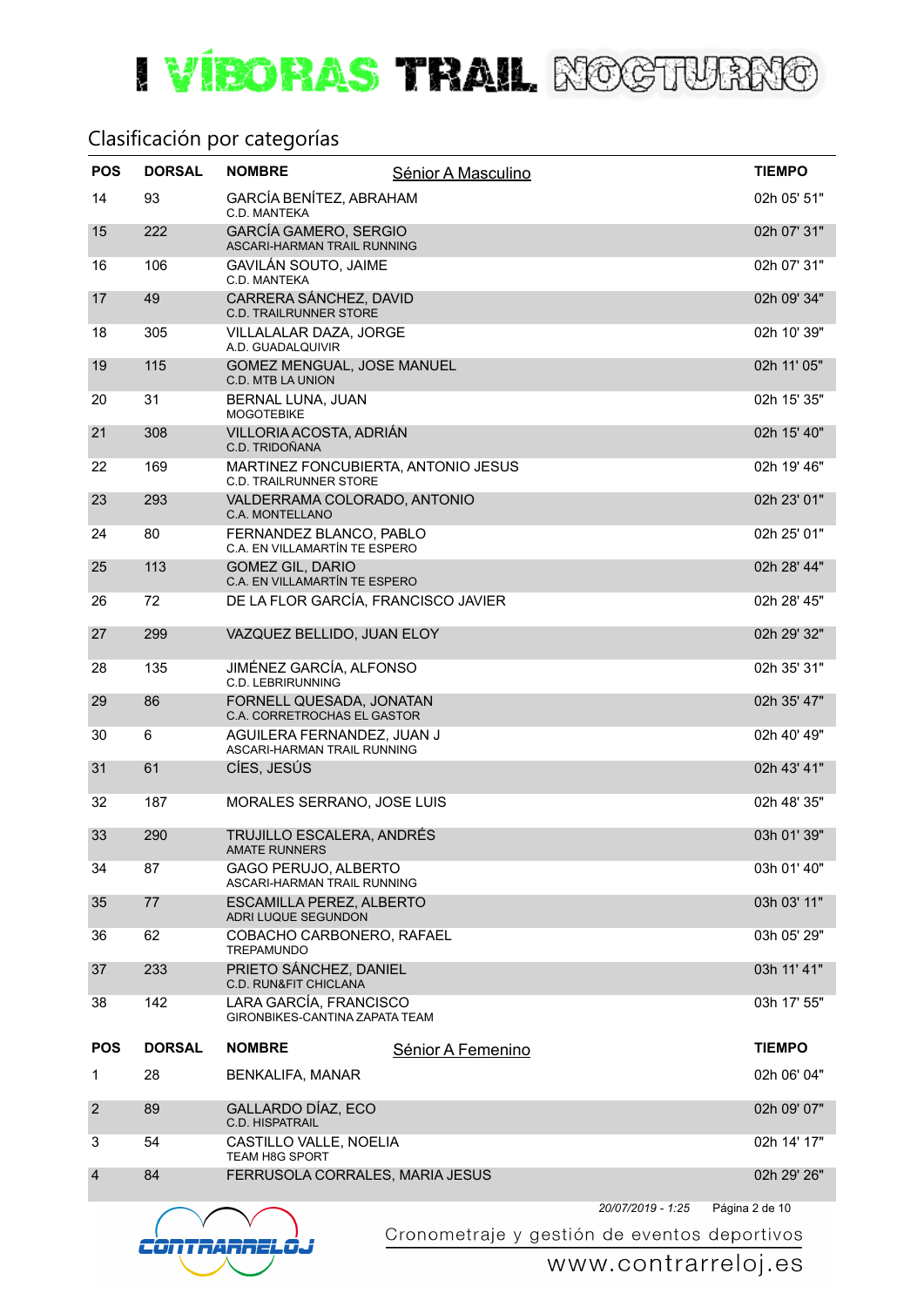# I VIBORAS TRAIL ROCTURRIO

#### Clasificación por categorías

| <b>POS</b>      | <b>DORSAL</b> | <b>NOMBRE</b>                                                               | Sénior A Femenino  | <b>TIEMPO</b> |
|-----------------|---------------|-----------------------------------------------------------------------------|--------------------|---------------|
| 5               | 219           | PEREZ ARDILA, MARIA<br>CLUB TRAIL CAMALEÓN                                  |                    | 02h 29' 30"   |
| $6\phantom{1}6$ | 75            | DICK, CATRIONA<br><b>CROSSFIT JEREZ</b>                                     |                    | 02h 37' 05"   |
| $\overline{7}$  | 18            | ASENCIO VARGAS, INMACULADA                                                  |                    | 02h 42' 13"   |
| 8               | 85            | FILIP, AURA                                                                 |                    | 02h 49' 33"   |
| 9               | 227           | PÉREZ SANDOVAL, MARTHA<br>C.A. CORRETROCHAS EL GASTOR                       |                    | 02h 54' 44"   |
| 10              | 275           | SEGOVIA RETAMERO, ANABEL<br>C.A. VISO                                       |                    | 03h 29' 37"   |
| <b>POS</b>      | <b>DORSAL</b> | <b>NOMBRE</b>                                                               | Sénior B Masculino | <b>TIEMPO</b> |
| $\mathbf{1}$    | 123           | GUERRERO BENÍTEZ, RAÚL<br>ASCARI-HARMAN TRAIL RUNNING                       |                    | 01h 24' 29"   |
| $\overline{2}$  | 155           | LÓPEZ MUÑOZ, CRISTIAN<br><b>C.D. GADEIRAS SPORT</b>                         |                    | 01h 38' 14"   |
| 3               | 46            | CARO ANDRADES, JOSÉ ANTONIO<br>C.A. TREBUJENA                               |                    | 01h 40' 40"   |
| $\overline{4}$  | 32            | BOCANEGRA ÁLVAREZ, JOSÉ ANTONIO<br>C.M. SIERRA SUR                          |                    | 01h 44' 46"   |
| 5               | 14            | ARCAS ALCÁNTARA, FRANCISCO JAVIER<br><b>CLUB MATAGRANDE TRAIL ANTEQUERA</b> |                    | 01h 44' 46"   |
| 6               | 64            | COZAR ANDRADES, ILDEFONDO<br>PURAVENTURA GENAL                              |                    | 01h 48' 36"   |
| 7               | 15            | ARENILLAS ORDÓÑEZ, FERNANDO<br>C.A. MONTELLANO                              |                    | 01h 48' 40"   |
| 8               | 249           | RODRÍGUEZ VÁZQUEZ, JUAN ANTONIO<br>ASCARI-HARMAN TRAIL RUNNING              |                    | 01h 49' 36"   |
| 9               | 159           | LORENZO GOMEZ, JOSE MANUEL<br>GIRONBIKES-CANTINA ZAPATA TEAM                |                    | 01h 51' 41"   |
| 10              | 145           | LOBATO CABEZAS, ANTONIO<br>C.A. MONTELLANO                                  |                    | 01h 52' 16"   |
| 11              | 40            | CADENAS JIMÉNEZ, ISMAEL<br>SÍNDROME DE RETT                                 |                    | 01h 54' 04"   |
| 12              | 302           | VILA SANCHEZ, GUME<br><b>ASCARI-HARMAN TRAIL RUNNING</b>                    |                    | 01h 54' 11"   |
| 13              | 196           | MUÑOZ AVECILLA, ISAAC<br>C.D. LA MOLINERA                                   |                    | 01h 55' 05"   |
| 14              | 245           | RODRIGUEZ GONZÁLEZ, DOMINGO                                                 |                    | 01h 55' 59"   |
| 15              | 29            | BERMUDEZ CÁRDENAS, FRANCISCO<br><b>MOGOTEBIKE</b>                           |                    | 01h 56' 00"   |
| 16              | 165           | MARCHENA MARCHÁN, BARTOLOMÉ<br>C.A. EN VILLAMARTÍN TE ESPERO                |                    | 01h 59' 18"   |
| 17              | 226           | PÉREZ MONGE, BENITO<br><b>C.D. LEBRIRUNNING</b>                             |                    | 02h 00' 05"   |
| 18              | 251           | ROLDAN LOBATO, JUAN PEDRO<br><b>MOGOTEBIKE</b>                              |                    | 02h 00' 57"   |
| 19              | 225           | PEREZ MARISCAL, ANTONIO JUAN<br><b>C.D. TRAILRUNNER STORE</b>               |                    | 02h 01' 11"   |
| 20              | 294           | VALERIO MARTIN, ANTONIO CARLOS<br><b>RETT TRAIL RUNN</b>                    |                    | 02h 04' 49"   |
| 21              | 240           | REQUEJO CAAMAÑO, MIGUEL<br>DEPORTEANDO POR UTRERA                           |                    | 02h 05' 22"   |
| 22              | 158           | LOPEZ RODRIGUEZ, RAUL<br>C.A. DIVINA PASTORA                                |                    | 02h 05' 25"   |
| 23              | 130           | HERRERA VALENCIA, ANTONIO JAVIER                                            |                    | 02h 05' 40"   |



Cronometraje y gestión de eventos deportivos

### www.contrarreloj.es

Página 3 de 10 *20/07/2019 - 1:25*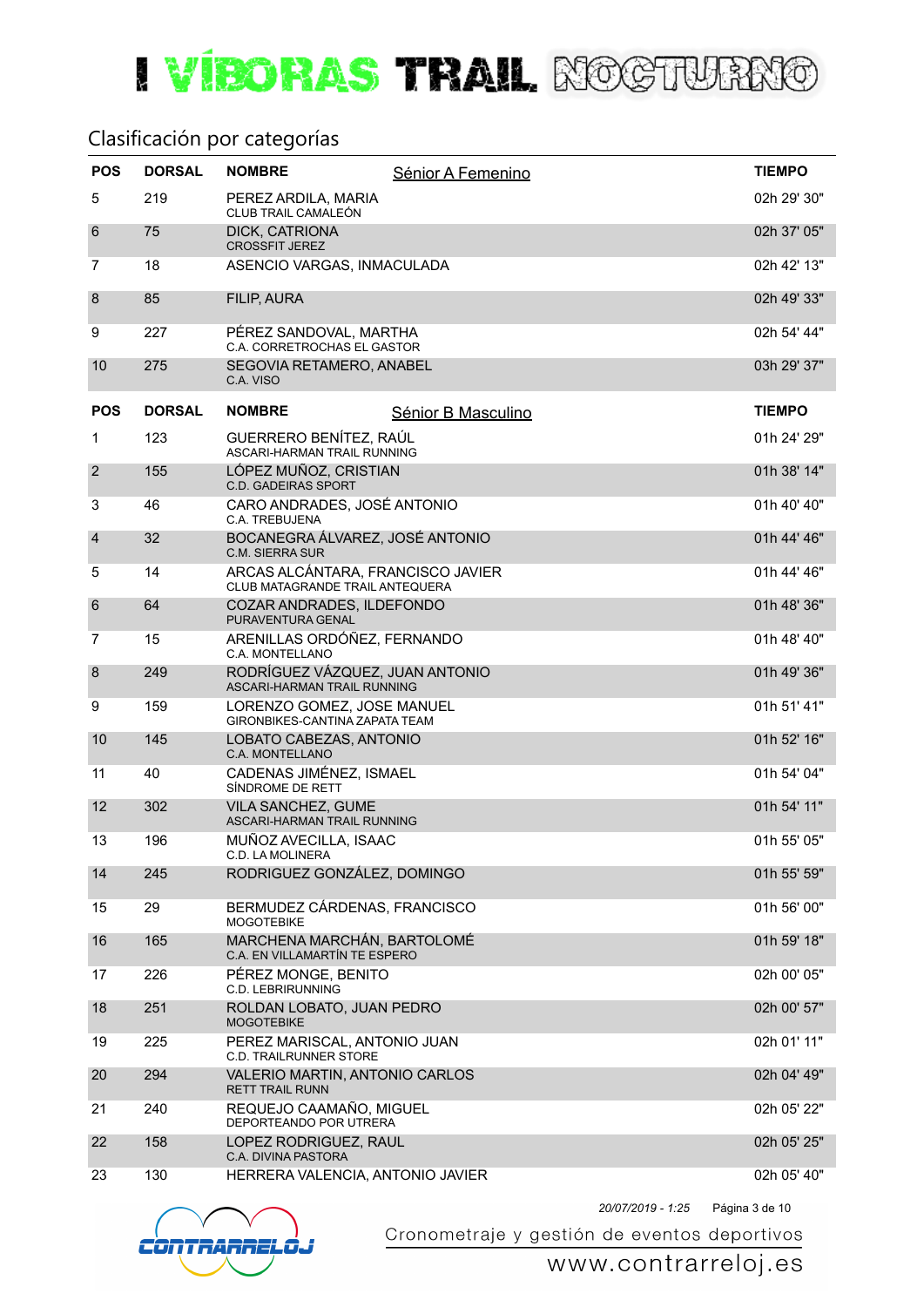#### Clasificación por categorías

| <b>POS</b> | <b>DORSAL</b> | <b>NOMBRE</b>                                                | Sénior B Masculino |                   | <b>TIEMPO</b>  |
|------------|---------------|--------------------------------------------------------------|--------------------|-------------------|----------------|
| 24         | 163           | MANCILLA GIRON, JOSE ANTONIO<br>C.D. CIUDAD DEL LAGO         |                    |                   | 02h 05' 53"    |
| 25         | 197           | MUÑOZ PADILLA, EDUARDO<br>C.A. MONTELLANO                    |                    |                   | 02h 08' 42"    |
| 26         | 236           | RAMIREZ AVILES, ALBERTO<br>C.D. HISPATRAIL                   |                    |                   | 02h 09' 08"    |
| 27         | 247           | RODRÍGUEZ MONTORO, RAUL<br><b>C.M. SIERRA SUR</b>            |                    |                   | 02h 09' 14"    |
| 28         | 297           | VALLE PIQUERAS, BORJA ANTONIO<br>C.A. CORRETROCHAS EL GASTOR |                    |                   | 02h 09' 44"    |
| 29         | 170           | MARTÍNEZ GARRIDO, JOSÉ FRANCISCO                             |                    |                   | 02h 10' 45"    |
| 30         | 8             | ALCALDE GAMARRA, MANUEL<br><b>PAPARUNNERS</b>                |                    |                   | 02h 10' 49"    |
| 31         | 114           | GÓMEZ MARTÍNEZ, JHONATAN                                     |                    |                   | 02h 10' 58"    |
| 32         | 218           | PEÑA LOPEZ, OSCAR<br><b>C.D. TRAIL RUNNING MALAGA</b>        |                    |                   | 02h 11' 05"    |
| 33         | 10            | ÁLVAREZ GUZMAN, JAIME                                        |                    |                   | 02h 11' 27"    |
| 34         | 149           | LÓPEZ CANDIL, JESÚS<br>C.A. EN VILLAMARTÍN TE ESPERO         |                    |                   | 02h 11' 44"    |
| 35         | 202           | NIETO LUCAS, FRANCISCO JAVIER<br>C.A. MONTELLANO             |                    |                   | 02h 12' 43"    |
| 36         | 166           | MARÍN NARANJO, JUAN JOSÉ<br><b>CROSSFIT JEREZ</b>            |                    |                   | 02h 12' 52"    |
| 37         | 42            | CAMPANARIO SÁNCHEZ, JOSÉ RAMÓN<br>C.A. MONTELLANO            |                    |                   | 02h 14' 22"    |
| 38         | 56            | CASTRO MALDONADO, ALVARO                                     |                    |                   | 02h 14' 33"    |
| 39         | 20            | BARCELONA SIERRA, JESÚS<br><b>C.D. TRAILRUNNER STORE</b>     |                    |                   | 02h 15' 51"    |
| 40         | 125           | GUERRERO ROMERO, SEGUNDO<br>C.A. ALGODONALES                 |                    |                   | 02h 17' 31"    |
| 41         | 272           | SANCHEZ SANTOS, JUAN SALVADOR<br>C.A. CORRETROCHAS EL GASTOR |                    |                   | 02h 17' 45"    |
| 42         | 298           | <b>VALLE SAAVEDRA, JOSE</b><br>DEPORTEMANIA CXM              |                    |                   | 02h 21' 33"    |
| 43         | 34            | <b>BOTANA IGLESIAS, BORJA</b><br><b>C.D. GADEIRAS SPORT</b>  |                    |                   | 02h 21' 41"    |
| 44         | 33            | BORREGO CALDERÓN, MARIO                                      |                    |                   | 02h 21' 42"    |
| 45         | 24            | BELLO MACHADO, JORGE                                         |                    |                   | 02h 22' 33"    |
| 46         | 16            | ARIZA ROLDAN, JOSE<br>C.D. RUN&FIT CHICLANA                  |                    |                   | 02h 23' 51"    |
| 47         | 180           | MEDINA ROMERO, MIGUEL ANGEL<br>C.A. LEBRIJA                  |                    |                   | 02h 24' 43"    |
| 48         | 4             | AGARRADO GALLEGO, GUSTAVO                                    |                    |                   | 02h 25' 07"    |
| 49         | 188           | <b>MORAN PEREZ, JAVIER</b><br><b>KICHIRUNNERS</b>            |                    |                   | 02h 25' 42"    |
| 50         | 78            | ESPINOSA MEDINA, JOAQUÍN                                     |                    |                   | 02h 25' 53"    |
| 51         | 66            | CRESPO GARRUCHO, NICOLAS                                     |                    |                   | 02h 28' 00"    |
| 52         | 162           | MANCHEÑO RODRIGUEZ, DAVID                                    |                    |                   | 02h 28' 03"    |
| 53         | 132           | IGLESIAS MUÑOZ, JUAN MANUEL<br><b>ASODENA BIKE</b>           |                    |                   | 02h 28' 58"    |
|            |               |                                                              |                    | 20/07/2019 - 1:25 | Página 4 de 10 |



Cronometraje y gestión de eventos deportivos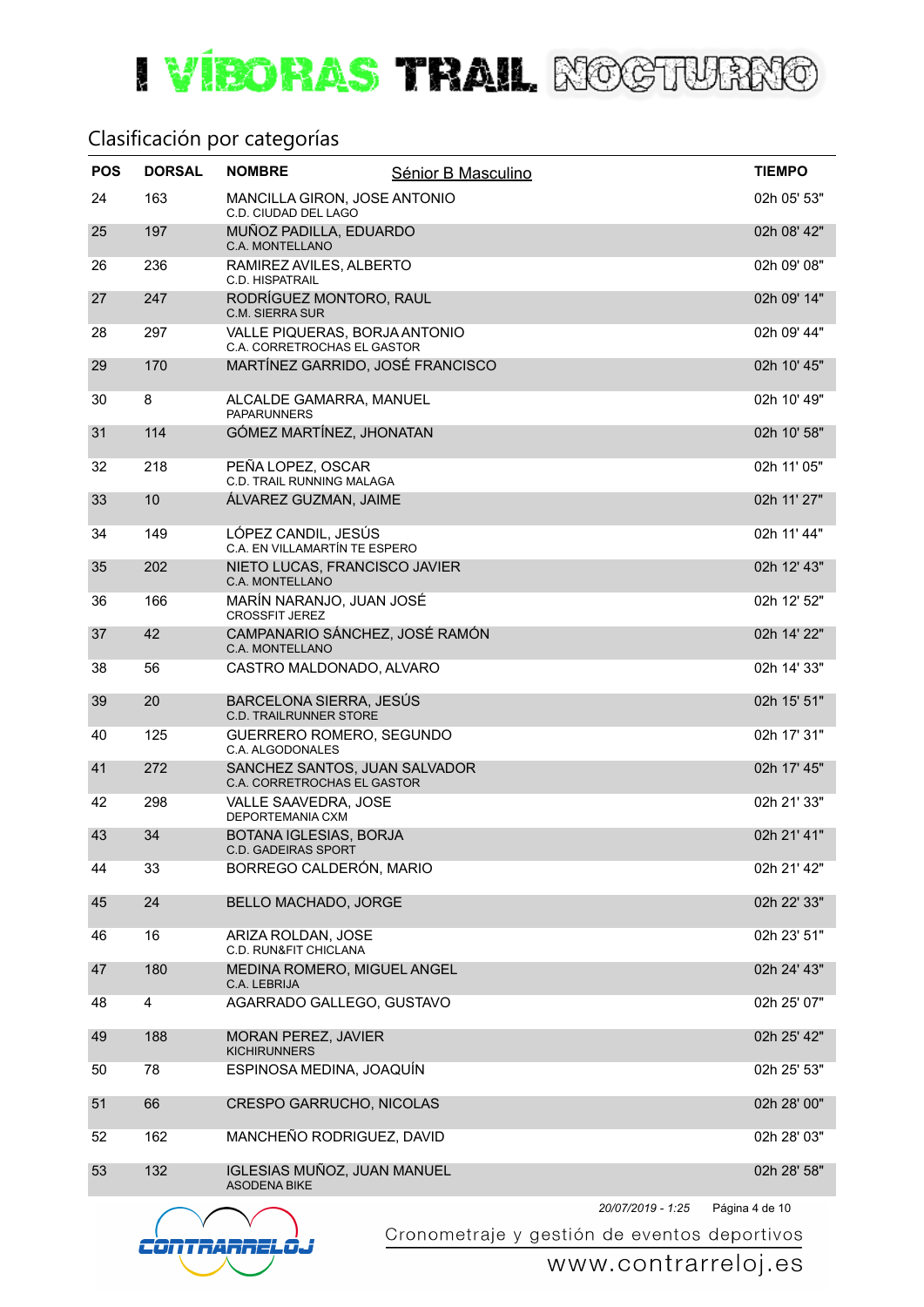#### Clasificación por categorías

| <b>POS</b> | <b>DORSAL</b>  | <b>NOMBRE</b>                                                        | Sénior B Masculino |                   | <b>TIEMPO</b>  |
|------------|----------------|----------------------------------------------------------------------|--------------------|-------------------|----------------|
| 54         | 209            | ORTIZ GARCIA, ANTONIO JESUS<br>DEPORTEANDO POR UTRERA                |                    |                   | 02h 29' 11"    |
| 55         | 203            | NÚÑEZ BOOTELLO, IGNACIO<br>LA PAVA FOOTBALL CLUB                     |                    |                   | 02h 29' 25"    |
| 56         | 146            | ÁLVAREZ CUCHARERO, ANTONIO                                           |                    |                   | 02h 30' 35"    |
| 57         | 183            | MILLAN BARRERA, FRANCISCO JAVIER<br><b>TRIBIKE ZAHARA</b>            |                    |                   | 02h 33' 09"    |
| 58         | 220            | PÉREZ ASEN, LUÍS MIGUEL<br><b>C.D. GADEIRAS SPORT</b>                |                    |                   | 02h 34' 03"    |
| 59         | 127            | GUILLEN FRANCO, JACINTO<br><b>FAROBIKES</b>                          |                    |                   | 02h 34' 26"    |
| 60         | 307            | VILLANEGO SALOMON, MANUEL<br>DEPORTEANDO POR UTRERA                  |                    |                   | 02h 35' 40"    |
| 61         | 60             | <b>CHAVES MARIN, ANGEL</b><br>C.A. CORRETROCHAS EL GASTOR            |                    |                   | 02h 35' 46"    |
| 62         | 144            | LIRIO NIETO, SALVADOR<br>C.D. MANTEKA                                |                    |                   | 02h 37' 03"    |
| 63         | 282            | TEJERO JARANA, JOSE<br>C.A. LEBRIJA                                  |                    |                   | 02h 37' 24"    |
| 64         | 23             | BELLIDO BERNAL, PEPE DOMINGO<br>C.A. LEBRIJA                         |                    |                   | 02h 37' 24"    |
| 65         | 91             | GALVIN SANCHEZ, JOSÉ ANTONIO<br><b>RUNNING PONNYS</b>                |                    |                   | 02h 38' 37"    |
| 66         | 223            | PÉREZ GUTIÉRREZ, ALEJANDRO<br><b>CLUBRUNNING.ES</b>                  |                    |                   | 02h 40' 09"    |
| 67         | 186            | MORALES MESA, DAVID                                                  |                    |                   | 02h 41' 07"    |
| 68         | 185            | MONJE GONZALEZ, GUMERSINDO                                           |                    |                   | 02h 41' 34"    |
| 69         | 287            | <b>TORRES GONZALEZ, DANIEL</b><br><b>ASCARI-HARMAN TRAIL RUNNING</b> |                    |                   | 02h 43' 13"    |
| 70         | 286            | TOCINO CARMONA, THONY<br><b>TRITÓN</b>                               |                    |                   | 02h 43' 29"    |
| 71         | 194            | MORENO PEREZ, FRANCISCO JAVIER<br>ASCARI-HARMAN TRAIL RUNNING        |                    |                   | 02h 45' 22"    |
| 72         | 17             | ARSUAGA ORELLANA, MIGUEL<br><b>AMATE RUNNERS</b>                     |                    |                   | 02h 46' 15"    |
| 73         | 279            | SOTO MORILLO, DANIEL<br><b>RETT TRAIL RUNN</b>                       |                    |                   | 02h 48' 35"    |
| 74         | 128            | GUTIÉRREZ PÉREZ, ALEJANDRO<br><b>ENERGYUM SPORT TEAM</b>             |                    |                   | 02h 50' 15"    |
| 75         | 193            | MORENO LEÓN, JOSÉ MANUEL<br><b>FAROBIKES</b>                         |                    |                   | 02h 51' 28"    |
| 76         | 192            | MORENO LEON, JUAN PEDRO<br><b>FAROBIKES</b>                          |                    |                   | 02h 51' 28"    |
| 77         | 182            | MERA RUIZ, GREGORIO                                                  |                    |                   | 02h 55' 40"    |
| 78         | 150            | LÓPEZ CASTILLO, DAVID<br>C.D. CIUDAD DEL LAGO                        |                    |                   | 03h 00' 32"    |
| 79         | 95             | <b>GARCIA MARTINEZ, JUAN ANTONIO</b><br>AT. MACOTERA-PERSIANAS RUANO |                    |                   | 03h 01' 38"    |
| 80         | $\overline{7}$ | ALARCON ACA, DAVID<br>OBJETIVO MARATÓN                               |                    |                   | 03h 01' 39"    |
| 81         | 191            | MORENO GAMERO, JOSE LUIS<br><b>CLUB ELBRUZ</b>                       |                    |                   | 03h 05' 34"    |
| 82         | 228            | PERNIA RODRÍGUEZ, DAVID<br>C.A. OLVERA                               |                    |                   | 03h 11' 03"    |
| 83         | 204            | NÚÑEZ VALIENTE, FRANCISCO JAVIER<br><b>CROSSFIT JEREZ</b>            |                    |                   | 03h 17' 41"    |
|            |                |                                                                      |                    | 20/07/2019 - 1:25 | Página 5 de 10 |



Cronometraje y gestión de eventos deportivos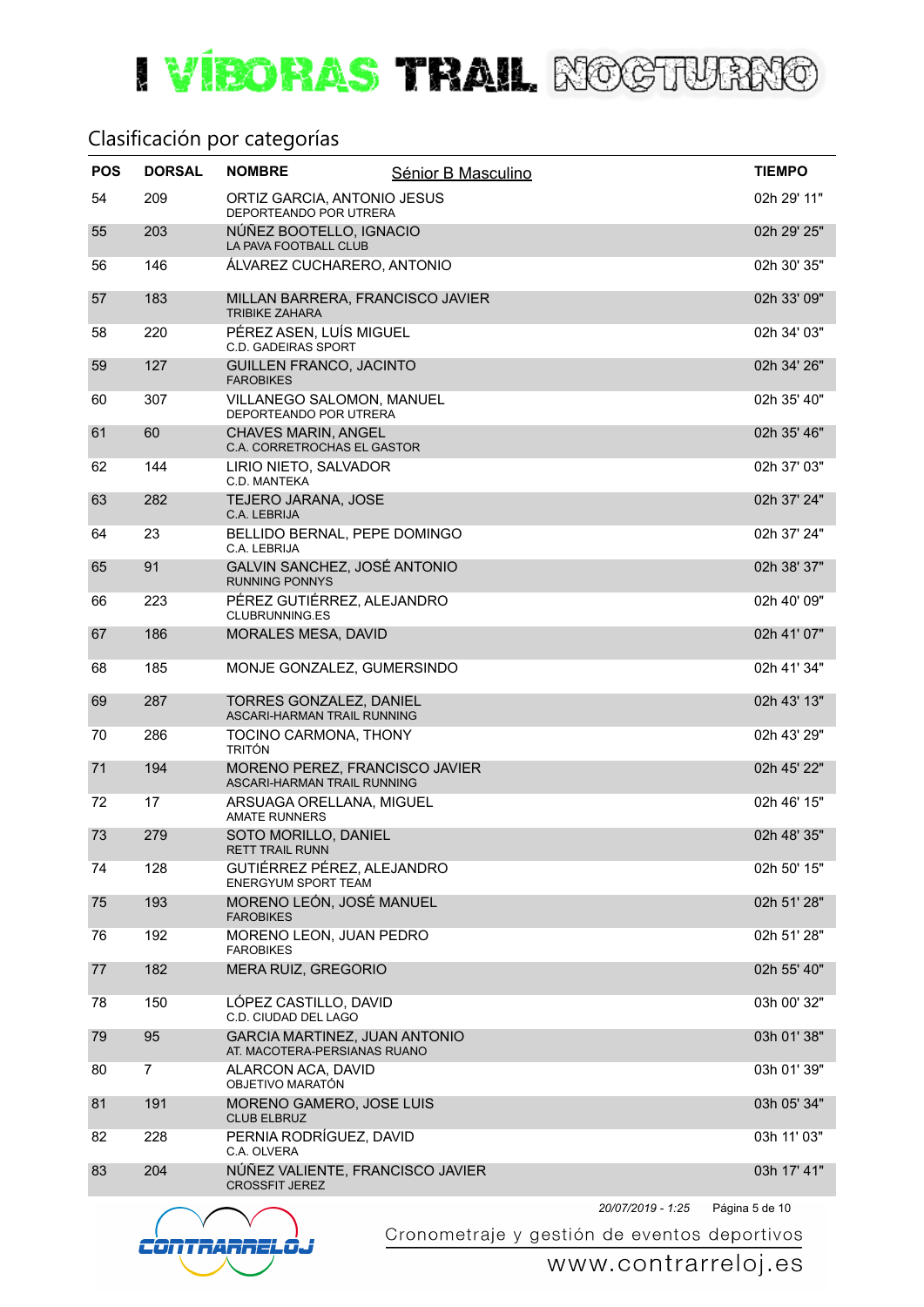#### Clasificación por categorías

| <b>POS</b>      | <b>DORSAL</b> | <b>NOMBRE</b>                                                    | Sénior B Masculino          |                   | <b>TIEMPO</b>         |
|-----------------|---------------|------------------------------------------------------------------|-----------------------------|-------------------|-----------------------|
| 84              | 36            | CABRERA CHACON, MANUEL<br>C.D. CIUDAD DEL LAGO                   |                             |                   | 03h 26' 12"           |
| 85              | 244           | RÍOS HEREDIA, FRANCISCO JAVIER<br><b>TRIBIKE ZAHARA</b>          |                             |                   | 03h 29' 28"           |
| 86              | 252           | ROLDÁN PEREZ, IVAN<br>C.A. VISO                                  |                             |                   | 03h 29' 37"           |
| <b>POS</b>      | <b>DORSAL</b> | <b>NOMBRE</b>                                                    | Sénior B Femenino           |                   | <b>TIEMPO</b>         |
| $\mathbf{1}$    | 140           | JIMENEZ SUTIL. BELINDA<br>ULTRAFONDO LOS ALCORES                 |                             |                   | 02h 15' 23"           |
| $\overline{2}$  | 253           | ROMERO ABOLLADO, ANA ISABEL<br><b>TRAIL RUNNER</b>               |                             |                   | 02h 26' 47"           |
| 3               | 190           | MORENO BARROSO, CINTIA<br>GIRONBIKES-CANTINA ZAPATA TEAM         |                             |                   | 02h 36' 48"           |
| $\overline{4}$  | 48            | CARRERA MEDINA, LAURA<br>C.D. LA MOLINERA                        |                             |                   | 02h 40' 08"           |
| 5               | 291           | TRUJILLO VELA, JUANI<br><b>TRAIL RUNNING CONIL</b>               |                             |                   | 02h 43' 50"           |
| $6\phantom{1}6$ | 117           | <b>GOMEZ TORRES, ENCARNI</b>                                     |                             |                   | 02h 48' 00"           |
| 7               | 265           | SÁNCHEZ CASANOVAS, NEUS<br>ENERGYUM SPORT TEAM                   |                             |                   | 02h 49' 28"           |
| 8               | 74            | DÍAZ LUCENA, ANA<br><b>C.D. RUN&amp;FIT CHICLANA</b>             |                             |                   | 02h 53' 36"           |
| 9               | 52            | CARRETERO MARTÍNEZ, NATALIA<br><b>CROSSFIT JEREZ</b>             |                             |                   | 02h 55' 35"           |
| 10              | 250           | ROLDAN DUEÑAS, ISABELITA<br>C.A. OLVERA                          |                             |                   | 03h 11' 03"           |
| 11              | 296           | VALIENTE ATIENZA, EVA MARÍA<br>C.A. CORRETROCHAS EL GASTOR       |                             |                   | 03h 21' 24"           |
| 12              | 179           | MATEOS PEREZ, MARIA JOSE<br><b>CROSSFIT JEREZ</b>                |                             |                   | 03h 21' 25"           |
| 13              | 262           | RUIZ FERNÁNDEZ, ROSA MARÍA<br><b>TRIBIKE ZAHARA</b>              |                             |                   | 03h 22' 40"           |
| 14              | 70            | DE DIEGO MARTÍNEZ, MIRIAM                                        |                             |                   | 03h 52' 03"           |
| 15              | 39            | CADENAS GARCIA, CRISTINA<br>CLUB TRAIL CAMALEÓN                  |                             |                   | 03h 52' 04"           |
| <b>POS</b>      | <b>DORSAL</b> | <b>NOMBRE</b>                                                    | <u>Veterano A Masculino</u> |                   | <b>TIEMPO</b>         |
| $\mathbf{1}$    | 153           | LÓPEZ LOBATO, RAMÓN<br><b>C.D. GADEIRAS SPORT</b>                |                             |                   | 01h 38' 22"           |
| $\overline{2}$  | 295           | VALERO DE LOS REYES, PEDRO JOSE<br><b>CLUB TRAIL FRONTER</b>     |                             |                   | 01h 41' 49"           |
| 3               | 76            | ESCALANTE GALLEGO, JOSE DANIEL<br>C.M. SIERRA SUR                |                             |                   | 01h 47' 08"           |
| $\overline{4}$  | 303           | VILCHES RODRÍGUEZ, MIGUEL ANGEL<br><b>C.D. TRAILRUNNER STORE</b> |                             |                   | 01h 47' 20"           |
| 5               | 79            | FALCÓN MUÑOZ, JUAN MANUEL<br><b>C.D. TRAILRUNNER STORE</b>       |                             |                   | 01h 49' 43"           |
| $6\phantom{1}6$ | 109           | GIRÁLDEZ SÁNCHEZ, ENRIQUE<br><b>C.A. MONTELLANO</b>              |                             |                   | 01h 53' 58"           |
| 7               | 270           | SÁNCHEZ ROMÁN, FRANCISCO<br>ROAND SPORT GILCROSS                 |                             |                   | 01h 54' 13"           |
| 8               | 207           | ORGANVIDEZ RODRIGUEZ, MANUEL                                     |                             |                   | 01h 56' 10"           |
| 9               | 11            | ALVAREZ RAMIREZ, LUIS<br>C.D. LA MOLINERA                        |                             |                   | 01h 57' 51"           |
| 10              | 157           | LÓPEZ PÉREZ, JOSE ANTONIO                                        |                             |                   | 01h 57' 53"           |
|                 |               |                                                                  |                             | ZU/U1/ZU19 - 1:Z5 | <b>Pagina b de 10</b> |



Cronometraje y gestión de eventos deportivos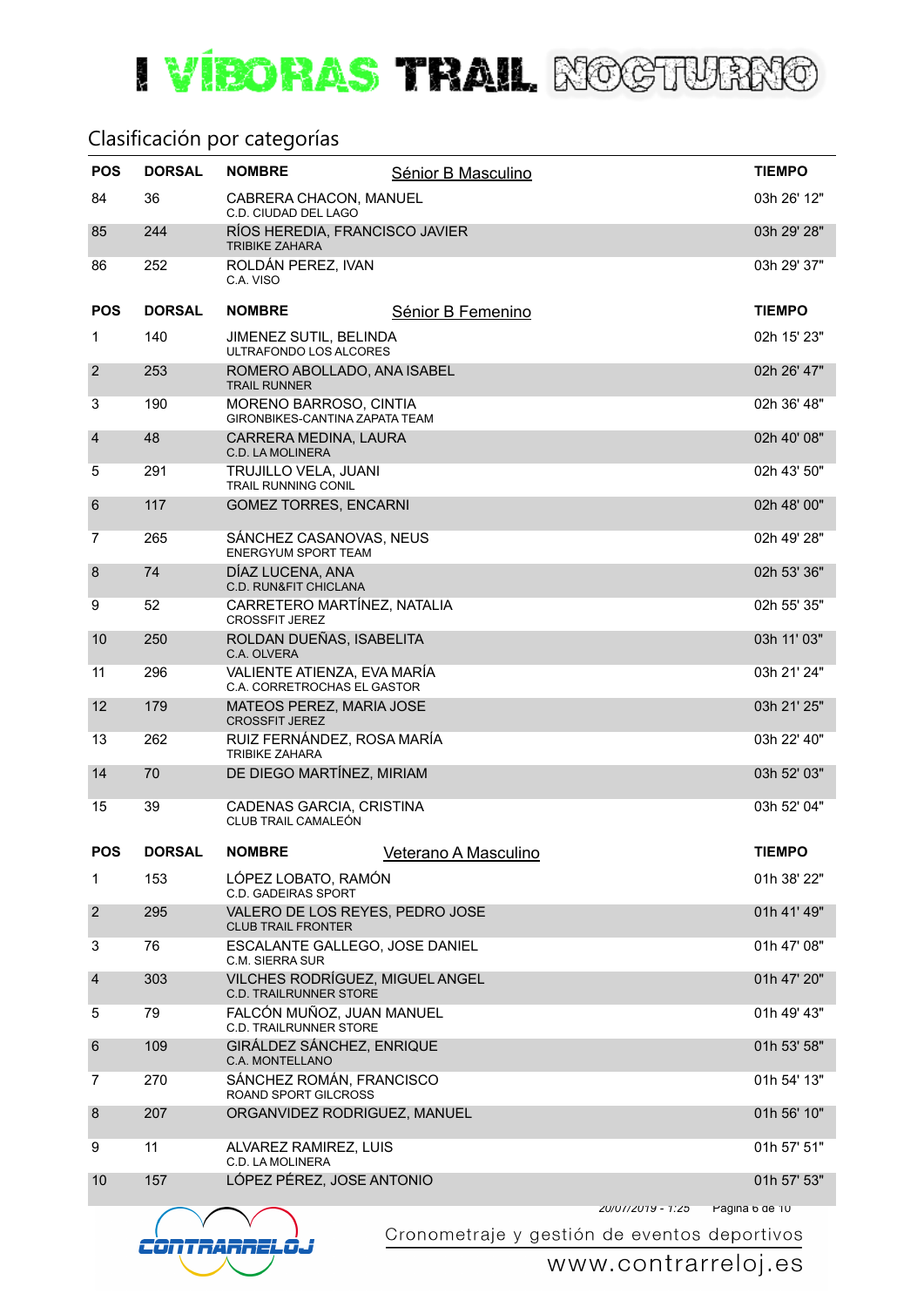#### Clasificación por categorías

| <b>POS</b> | <b>DORSAL</b> | <b>NOMBRE</b>                                              | Veterano A Masculino | <b>TIEMPO</b> |
|------------|---------------|------------------------------------------------------------|----------------------|---------------|
| 11         | 47            | CARREÑO ZAMBRANA, SERGIO                                   |                      | 02h 03' 28"   |
| 12         | 292           | <b>UGARTE BECERRA, IGNACIO</b><br>C.D. HISPATRAIL          |                      | 02h 05' 28"   |
| 13         | 107           | <b>GIL MÁLAGA, JUAN</b><br>C.A. MONTELLANO                 |                      | 02h 08' 42"   |
| 14         | 44            | CANTALEJO PEREZ, JUAN PEDRO<br><b>KICHIRUNNERS</b>         |                      | 02h 11' 00"   |
| 15         | 177           | MATEOS DOMÍNGUEZ, MODESTO<br>C.A. EN VILLAMARTÍN TE ESPERO |                      | 02h 12' 53"   |
| 16         | 50            | CARRETERO CALDERÓN, FRANCISCO                              |                      | 02h 13' 16"   |
| 17         | 30            | BERNAL FERNÁNDEZ, ISMAEL                                   |                      | 02h 14' 14"   |
| 18         | 195           | MORÓN PONCE, DIEGO<br><b>C.D. HISPATRAIL</b>               |                      | 02h 14' 16"   |
| 19         | 139           | JIMENEZ ORDOÑEZ, ANDRES<br><b>CORIPE TRAIL</b>             |                      | 02h 17' 26"   |
| 20         | 230           | PINO MENDEZ, DAVID                                         |                      | 02h 18' 29"   |
| 21         | 278           | SOLANO BENÍTEZ, LUIS<br><b>C.D. HISPATRAIL</b>             |                      | 02h 19' 39"   |
| 22         | 288           | TORRES LOPEZ, JESÚS                                        |                      | 02h 20' 45"   |
| 23         | 167           | MARINA ROA, FRANCISCO JAVIER<br><b>C.D. GADEIRAS SPORT</b> |                      | 02h 21' 42"   |
| 24         | 55            | CASTRO LOPEZ, JUAN                                         |                      | 02h 21' 43"   |
| 25         | 110           | GODINEZ BORGE, JUAN CARLOS<br><b>RETT TRAIL RUNN</b>       |                      | 02h 24' 01"   |
| 26         | 205           | ORDOÑEZ DOMINGUEZ, JUAN LUIS<br>CAFE&COPAS MALAKA          |                      | 02h 25' 02"   |
| 27         | 137           | JIMÉNEZ HELLÍN, JOSÉ LUÍS<br><b>C.D. LEBRIRUNNING</b>      |                      | 02h 26' 55"   |
| 28         | 105           | GARRUDO GALVÍN, DAVID<br><b>C.A. MONTELLANO</b>            |                      | 02h 29' 09"   |
| 29         | 5             | AGUILAR VILLAR, JUAN CARLOS<br><b>C.D. GADEIRAS SPORT</b>  |                      | 02h 29' 33"   |
| 30         | 119           | GONZÁLEZ DURAN, ANTONIO<br>C.A. EN VILLAMARTÍN TE ESPERO   |                      | 02h 30' 13"   |
| 31         | 304           | VILCHEZ AMADO, ANTONIO<br>C.D. CIUDAD DEL LAGO             |                      | 02h 30' 40"   |
| 32         | 264           | SÁNCHEZ, MELCHOR JESÚS<br><b>RUNNING PONNYS</b>            |                      | 02h 30' 40"   |
| 33         | 88            | GALIANO MORALES, ANTONIO JESÚS<br>C.D. MANTEKA             |                      | 02h 31' 37"   |
| 34         | 200           | NAVARRO GALOCHA, MIGUEL ANGEL<br>ULTRAFONDO LOS ALCORES    |                      | 02h 33' 29"   |
| 35         | 301           | LLAMAS HINOJO, AURELIO<br>C.A. CIUDAD DE ARCOS             |                      | 02h 33' 31"   |
| 36         | 276           | SELMA HOYO, JOSE LUIS<br>OBJETIVO MARATÓN                  |                      | 02h 33' 39"   |
| 37         | 221           | PEREZ CAIRON, PEDRO<br>OBJETIVO MARATÓN                    |                      | 02h 33' 43"   |
| 38         | 239           | RAMOS GUELFO, JAVIER                                       |                      | 02h 33' 58"   |
| 39         | 100           | <b>GARCÍA RIOJA, DAVID</b><br>C.D. HISPATRAIL              |                      | 02h 34' 37"   |
| 40         | 120           | GONZALEZ GOMEZ, JOSE LEVI<br><b>KICHIRUNNERS</b>           |                      | 02h 37' 13"   |
|            |               |                                                            |                      |               |



Página 7 de 10 *20/07/2019 - 1:25*

Cronometraje y gestión de eventos deportivos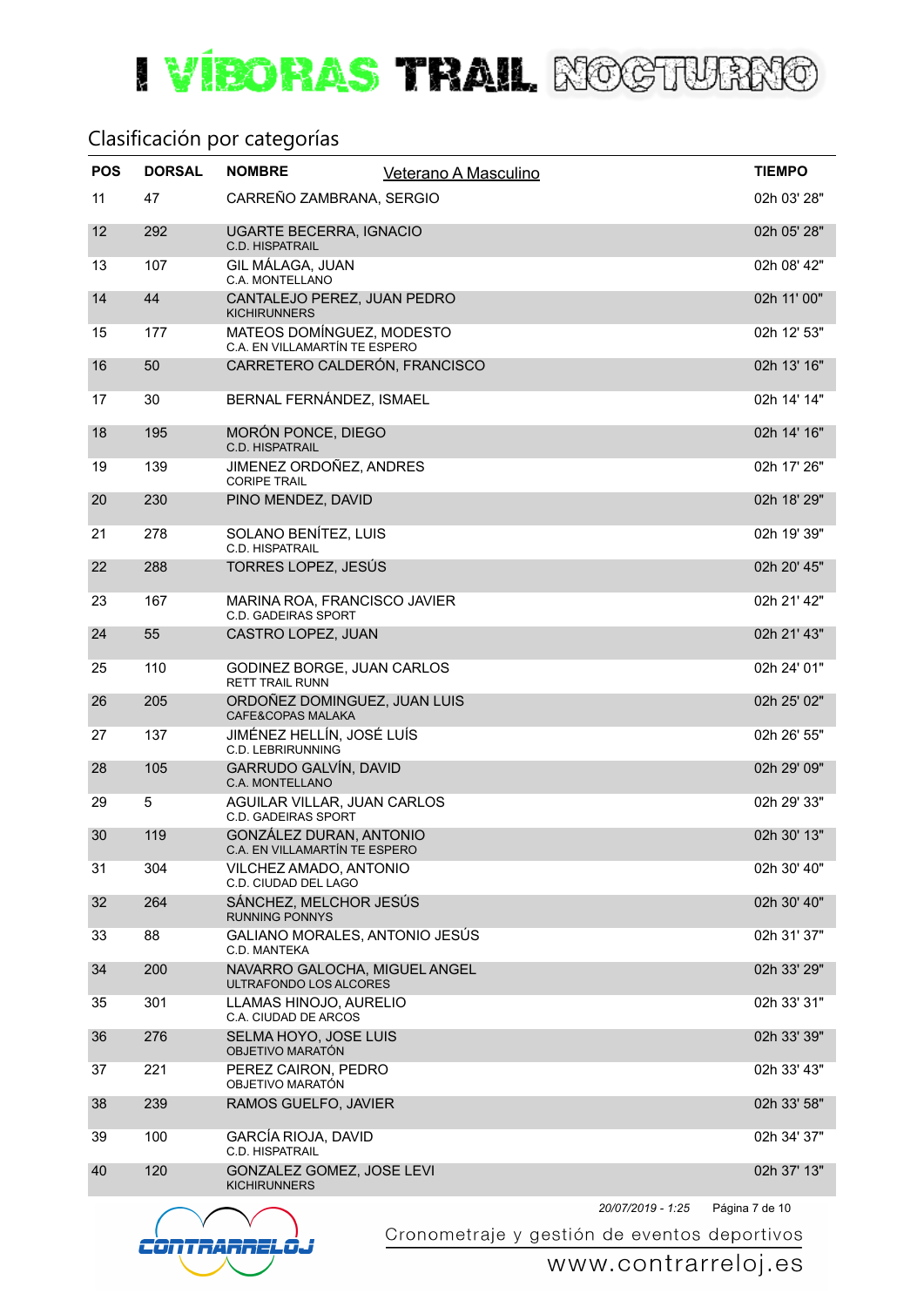#### Clasificación por categorías

| <b>POS</b>      | <b>DORSAL</b>  | <b>NOMBRE</b>                                                          | Veterano A Masculino                     |                   | <b>TIEMPO</b>  |
|-----------------|----------------|------------------------------------------------------------------------|------------------------------------------|-------------------|----------------|
| 41              | 198            | MUÑOZ RODRÍGUEZ, SEBASTIAN<br><b>C.D. LEBRIRUNNING</b>                 |                                          |                   | 02h 37' 28"    |
| 42              | 309            | VIRUÉS GONZÁLEZ, DANNY<br>DEPORTEMANIA CXM                             |                                          |                   | 02h 43' 20"    |
| 43              | 266            | SANCHEZ MARTINEZ, FRANCISCO JAVIER<br><b>LOS LENTOS</b>                |                                          |                   | 02h 44' 32"    |
| 44              | 174            | MASSANET CAPILLA, PEPE<br><b>C.D. RUN&amp;FIT CHICLANA</b>             |                                          |                   | 02h 46' 16"    |
| 45              | 310            | <b>TSCHUDIN, ALAIN</b><br>RIVERSIDE-SUDAFRICA                          |                                          |                   | 02h 46' 45"    |
| 46              | 175            | <b>MATA PEREZ, DIEGO</b><br>C.D. MANTEKA                               |                                          |                   | 02h 47' 33"    |
| 47              | 285            | TEJERO RIVAS, JUAN MANUEL<br>C.A. LEBRIJA                              |                                          |                   | 02h 48' 47"    |
| 48              | 211            | PACHECO NUÑEZ, JUAN ANTONIO                                            |                                          |                   | 02h 49' 27"    |
| 49              | 19             | ASTORGA RAMIREZ, JESUS LUIS<br>CLUB TRAIL CAMALEÓN                     |                                          |                   | 02h 51' 05"    |
| 50              | $\mathbf{1}$   | ABASCAL NAVARRO, DOMINGO                                               |                                          |                   | 02h 51' 21"    |
| 51              | 124            | GUERRERO PONCE, JOSÉ LUÍS                                              |                                          |                   | 02h 58' 48"    |
| 52              | 35             | BRAVO GONZÁLEZ, RICARDO<br>OBJETIVO MARATÓN                            |                                          |                   | 03h 01' 39"    |
| 53              | 112            | GÓMEZ GATICA, JOSE FRANCISCO<br>OBJETIVO MARATÓN                       |                                          |                   | 03h 01' 39"    |
| 54              | 232            | PIZARRO CASTELLANO, JULIO CESAR<br>ATLETAS DE ÉLITE DE OSUNA           |                                          |                   | 03h 09' 13"    |
| 55              | 67             | <b>CUARTERO RODRIGUEZ, DIEGO</b><br>ATLETAS DE ÉLITE DE OSUNA          |                                          |                   | 03h 09' 13"    |
| 56              | 263            | RUIZ RODRIGUEZ, JOSE PEDRO<br>ATLETAS DE ÉLITE DE OSUNA                |                                          |                   | 03h 11' 43"    |
| 57              | 131            | IBORRA FABABÚ, SANTIAGO<br><b>C.D. TRAILRUNNER STORE</b>               |                                          |                   | 03h 17' 27"    |
| 58              | 184            |                                                                        | MOLIA SANCHEZ DEL ALAMO, PEDRO ALEJANDRO |                   | 03h 17' 32"    |
| 59              | 215            | PARDAL JIMÉNEZ, JESÚS<br><b>LOS LENTOS</b>                             |                                          |                   | 03h 22' 14"    |
| <b>POS</b>      | <b>DORSAL</b>  | <b>NOMBRE</b>                                                          | Veterana A Femenino                      |                   | <b>TIEMPO</b>  |
| $\mathbf{1}$    | 238            | RAMIREZ VELA, MARIA DEL CARMEN<br>DEPORTEMANIA CXM                     |                                          |                   | 02h 10' 44"    |
| $\overline{2}$  | 103            | GARCIA TRUJILLO, ANA MARÍA<br>C.A. OLVERA                              |                                          |                   | 02h 29' 15"    |
| 3               | 235            | QUINTA MARTÍNEZ, MARIA DEL MAR<br>DEPORTEANDO POR UTRERA               |                                          |                   | 02h 44' 13"    |
| $\overline{4}$  | 280            | SOTO ZUÑIGA, ROCIO<br>C.D. LA MOLINERA                                 |                                          |                   | 02h 46' 15"    |
| 5               | 25             | BELTRAN CABALLERO, MILAGROS                                            |                                          |                   | 02h 49' 27"    |
| $6\phantom{1}6$ | 9              | ALVAREZ FERNANDEZ, MARIA JOSE<br><b>GIRONBIKES-CANTINA ZAPATA TEAM</b> |                                          |                   | 02h 55' 42"    |
| 7               | 154            | LÓPEZ MACÍAS, TERESA<br>DEPORTEANDO POR UTRERA                         |                                          |                   | 02h 57' 38"    |
| 8               | 201            | NAVARRO RODRÍGUEZ, MARÍA MERECEDES                                     |                                          |                   | 03h 01' 37"    |
| 9               | 129            | GUTIERREZ RODRIGUEZ, MARIA ISABEL<br><b>TRAIL RUNNER</b>               |                                          |                   | 03h 04' 02"    |
| 10              | $\overline{2}$ | ACOSTA MATEOS, ROSARIO<br>OBJETIVO MARATÓN                             |                                          |                   | 03h 29' 35"    |
|                 |                |                                                                        |                                          | 20/07/2019 - 1:25 | Página 8 de 10 |



Cronometraje y gestión de eventos deportivos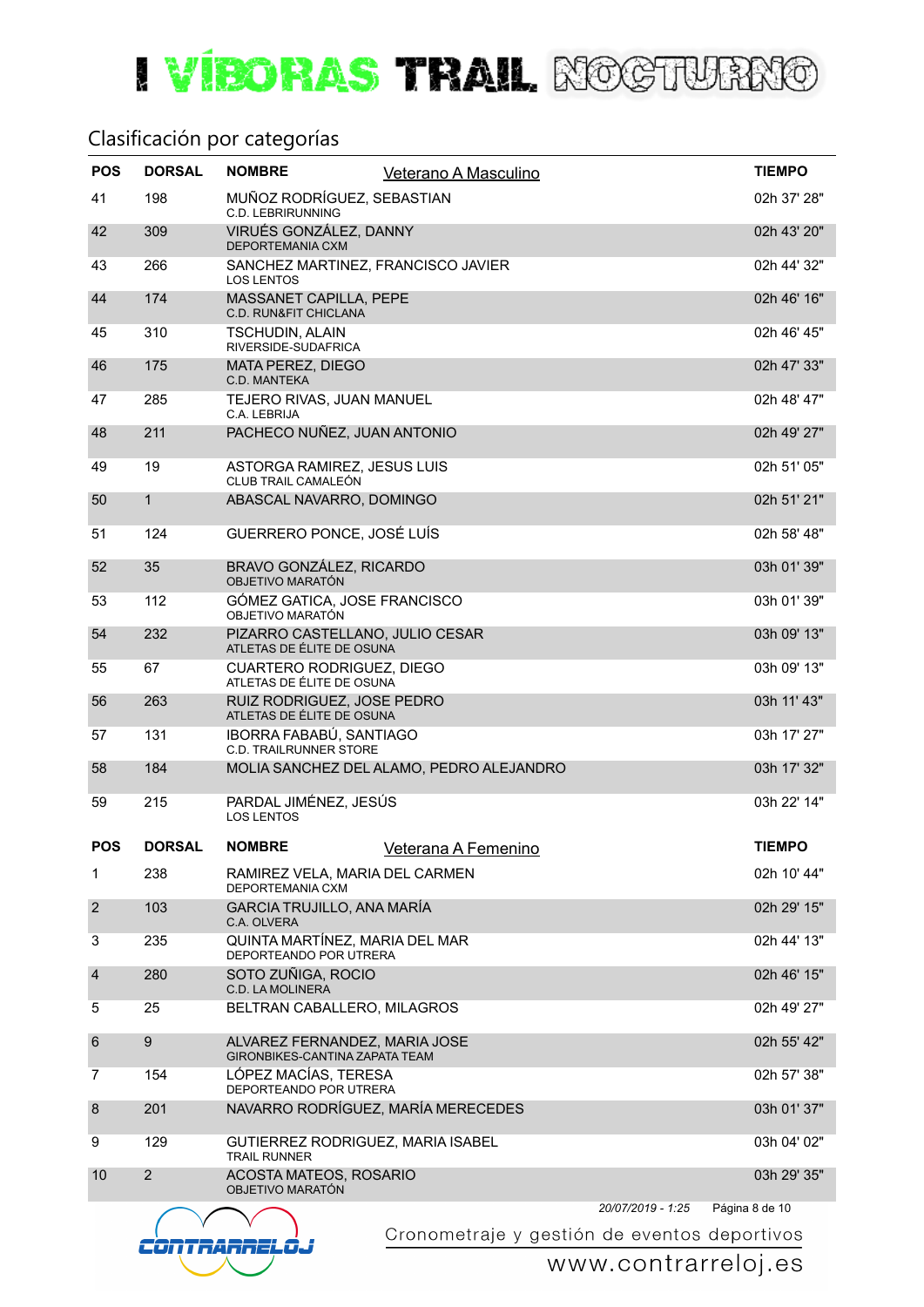#### Clasificación por categorías

| <b>POS</b>      | <b>DORSAL</b> | <b>NOMBRE</b>                                                | Veterana A Femenino  |                   | <b>TIEMPO</b>  |
|-----------------|---------------|--------------------------------------------------------------|----------------------|-------------------|----------------|
| 11              | 122           | GONZÁLEZ RODRÍGUEZ, BEATRÍZ<br>OBJETIVO MARATÓN              |                      |                   | 03h 29' 37"    |
| <b>POS</b>      | <b>DORSAL</b> | <b>NOMBRE</b>                                                | Veterano B Masculino |                   | <b>TIEMPO</b>  |
| 1               | 98            | GARCIA PALMERO, FRANCISCO J.<br><b>TRIBIKE ZAHARA</b>        |                      |                   | 01h 50' 09"    |
| $\overline{2}$  | 213           | PAN ROMAN, LUIS IGNACIO<br>DEPORTEMANIA CXM                  |                      |                   | 01h 57' 58"    |
| 3               | 269           | SANCHEZ RODRIGUEZ, JOSE ANTONIO<br>ROMPIENDO BARRERAS        |                      |                   | 01h 59' 28"    |
| $\overline{4}$  | 38            | CABRERA VALIENTE, MANUEL<br>C.A. CORRETROCHAS EL GASTOR      |                      |                   | 02h 03' 26"    |
| 5               | 101           | <b>GARCIA SANCHEZ, RAFAEL</b><br>C.A. CORRETROCHAS EL GASTOR |                      |                   | 02h 07' 31"    |
| $6\phantom{1}6$ | 73            | DELGADO JIMÉNEZ, JUAN<br>C.A. MONTELLANO                     |                      |                   | 02h 09' 52"    |
| $\overline{7}$  | 63            | CORRALES ZAPATA, MANUEL<br>TRAINING TRI MONTAÑA              |                      |                   | 02h 14' 19"    |
| 8               | 261           | RUÍZ CANDÓN, JOSÉ FRANCISCO<br><b>C.D. TRAILRUNNER STORE</b> |                      |                   | 02h 17' 19"    |
| 9               | 243           | RÍOS ALEGRÍA, MANUEL<br>OBJETIVO MARATÓN                     |                      |                   | 02h 19' 39"    |
| 10              | 267           | SÁNCHEZ MOLINA, JOSÉ ANTONIO<br><b>TRIBIKE ZAHARA</b>        |                      |                   | 02h 22' 38"    |
| 11              | 289           | TORRES MORERA, LUIS MI<br>GIRONBIKES-CANTINA ZAPATA TEAM     |                      |                   | 02h 24' 59"    |
| 12              | 121           | GONZÁLEZ LEÓN, JOSÉ<br>PRETORIANOS DE TOMARES                |                      |                   | 02h 26' 16"    |
| 13              | 96            | <b>GARCÍA MEDINA, GINES</b><br>DEPORTEANDO POR UTRERA        |                      |                   | 02h 29' 06"    |
| 14              | 141           | <b>JULIÁ SANCHEZ, ANTONIO</b><br>OBJETIVO MARATÓN            |                      |                   | 02h 30' 36"    |
| 15              | 300           | VERA RODRIGUEZ, ANTONIO<br>C.A. CIUDAD DE ARCOS              |                      |                   | 02h 33' 30"    |
| 16              | 164           | MANRIQUE SANCHO, JORGE                                       |                      |                   | 02h 33' 47"    |
| 17              | 133           | ISORNA MARTINEZ, PAULINO JOSE<br>ULTRAFONDO LOS ALCORES      |                      |                   | 02h 36' 59"    |
| 18              | 284           | TEJERO RAMOS, JOSÉ ÁNGEL<br>C.D. LEBRIRUNNING                |                      |                   | 02h 38' 35"    |
| 19              | 21            | BARRERA CABAÑAS, ENRIQUE<br>DEPORTEANDO POR UTRERA           |                      |                   | 02h 44' 15"    |
| 20              | 53            | CASASAYAS TALENS, JAVIER<br>DEPORTEANDO POR UTRERA           |                      |                   | 02h 45' 04"    |
| 21              | 138           | JIMÉNEZ JIMÉNEZ, PEDRO<br><b>TRIBIKE ZAHARA</b>              |                      |                   | 02h 55' 17"    |
| 22              | 258           | ROMERO RODRIGUEZ, JOSE<br><b>TRAIL RUNNER</b>                |                      |                   | 03h 01' 36"    |
| 23              | 160           | LOZANO RODA, MANUEL<br><b>CARMONA PAEZ</b>                   |                      |                   | 03h 01' 38"    |
| 24              | 143           | LEÓN MAINE, EDUARDO<br><b>CARMONA PAEZ</b>                   |                      |                   | 03h 01' 41"    |
| 25              | 116           | GÓMEZ OJEDA, DIEGO<br>CLUB UTRERANO DE ATLETISMO             |                      |                   | 03h 03' 35"    |
| <b>POS</b>      | <b>DORSAL</b> | <b>NOMBRE</b>                                                | Veterana B Femenino  |                   | <b>TIEMPO</b>  |
| $\mathbf 1$     | 152           | LOPEZ LOBATO, LUISA<br><b>C.D. GADEIRAS SPORT</b>            |                      |                   | 02h 29' 26"    |
| $\overline{2}$  | 172           | MARTÍNEZ MARTÍN, MARI LUZ                                    |                      |                   | 03h 01' 34"    |
|                 |               |                                                              |                      | ZU/U1/ZU19 - 1:Z5 | ragina y de 10 |



Cronometraje y gestión de eventos deportivos